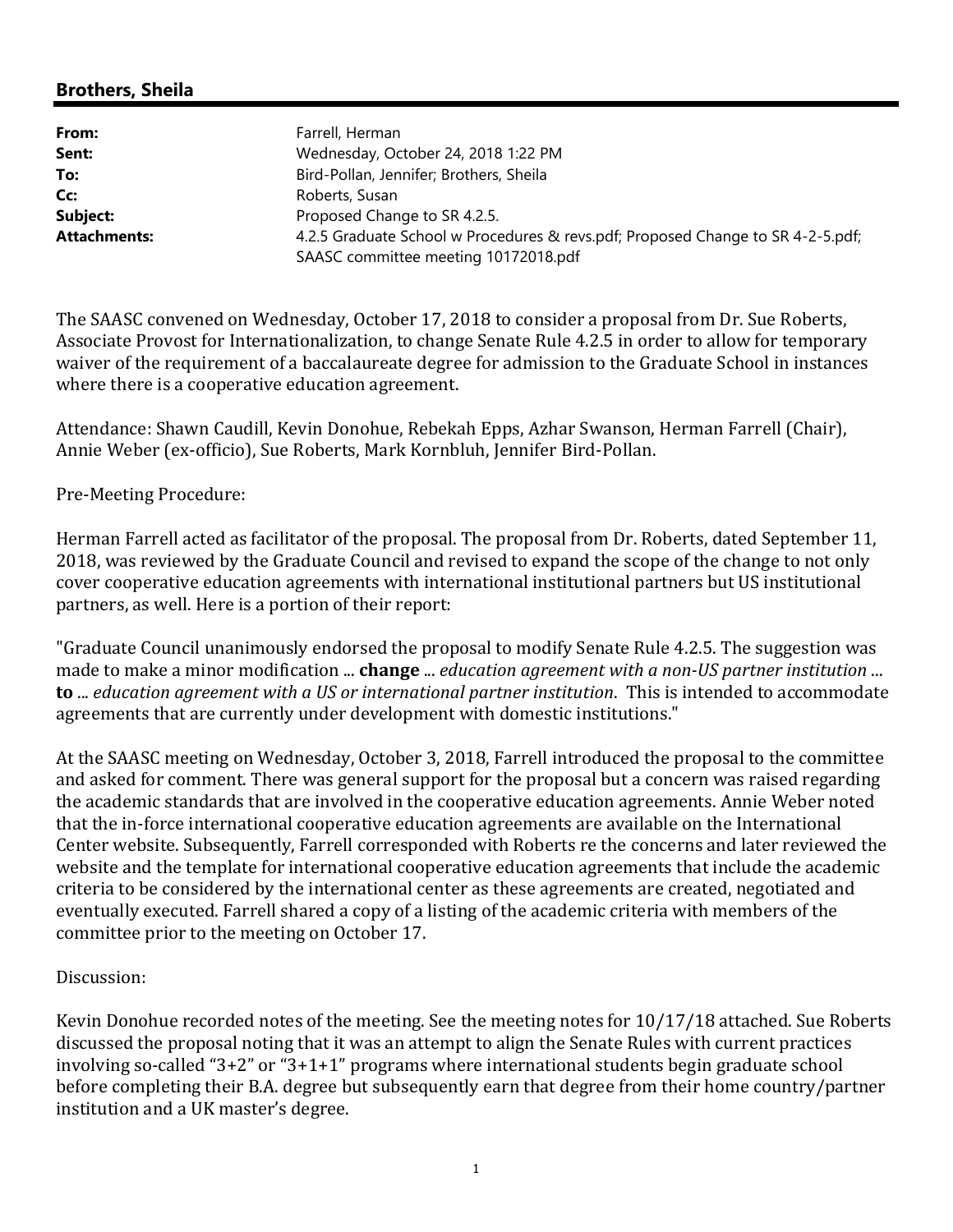As noted in the initial proposal, Dr. Roberts set forth the rationale for the proposed revision to SR 4.2.5.

"The [cooperative education agreement] model offers advantages to the students, in that that they can shave off one year of time/expense towards the two degrees, as well as earning a valuable credential from their home country/institution together with an advanced degree from a prestigious US research university. The model offers advantages to the partner institution in that they can market this "pathway" to their undergraduate students and potential undergraduate students as an attractive option. Most importantly, the model offers distinct advantages to UK in that it provides steady pipelines of highly motivated, well-prepared students for our graduate programs, since individual colleges and departments work closely with the partnering school abroad to define which preparatory courses would be most useful. In many cases, these 3+2 students can be strong candidates to stay on at UK for a PhD program. The model also fosters closer ties between UK faculty and colleagues abroad as they work together to evaluate applicants, articulate curricula, etc."

Farrell noted that the proposal, as revised by the Grad Council, now included US partner institutions. It was noted by Annie Weber that there is no consistent process or set of standards in place for those domestic institution cooperative education agreements. Farrell suggested that the academic criteria that is now being considered in the creation of the international agreements should be incorporated into the SR 4.2.5. revision in order to ensure that a baseline academic standard is applied university-wide for all national and international cooperative education agreements. After further discussion the committee voted to amend the proposal with the incorporation of the academic criteria.

Vote:

The committee voted 5 in favor, 0 opposed.

Post-meeting Procedure and Voting (via email):

Farrell distributed, via email, a draft version of the changes to SR 4.2.5 that included the Grad Council revision (US and Intl partnership agreements) and the SAASC amendment (addition of academic criteria) and after further discussion, an additional paragraph was included that involved: a review by the Provost's Office to ensure that the criteria were being applied in the crafting of new international and national cooperative education agreements; and an annual report to the SAASC regarding the agreements. Farrell shared these revisions with Roberts and she raised concerns about redundancy and the potential burdensome nature of the review and reporting requirements. Farrell determined to postpone submission of the proposal to the Senate Council until these issues/concerns were discussed. Subsequently, Farrell and Roberts agreed that the review and reporting requirements should only apply to new agreements and that the reporting requirement would be less burdensome if it was every two years. Farrell then re-distributed, via email, the draft of the SR 4.2.5. changes (including the change to biennial reporting) and this final draft (attached) was voted on by the SAASC via email with the following results: In Favor: 5; Opposed: 0; Abstaining: 1; Not voting: 2.

The final draft of all proposed changes to S.R. 4.2.5 is attached.

Herman Farrell Chair, SAASC

> **Herman Daniel Farrell III** University Research Professor Associate Professor - Playwriting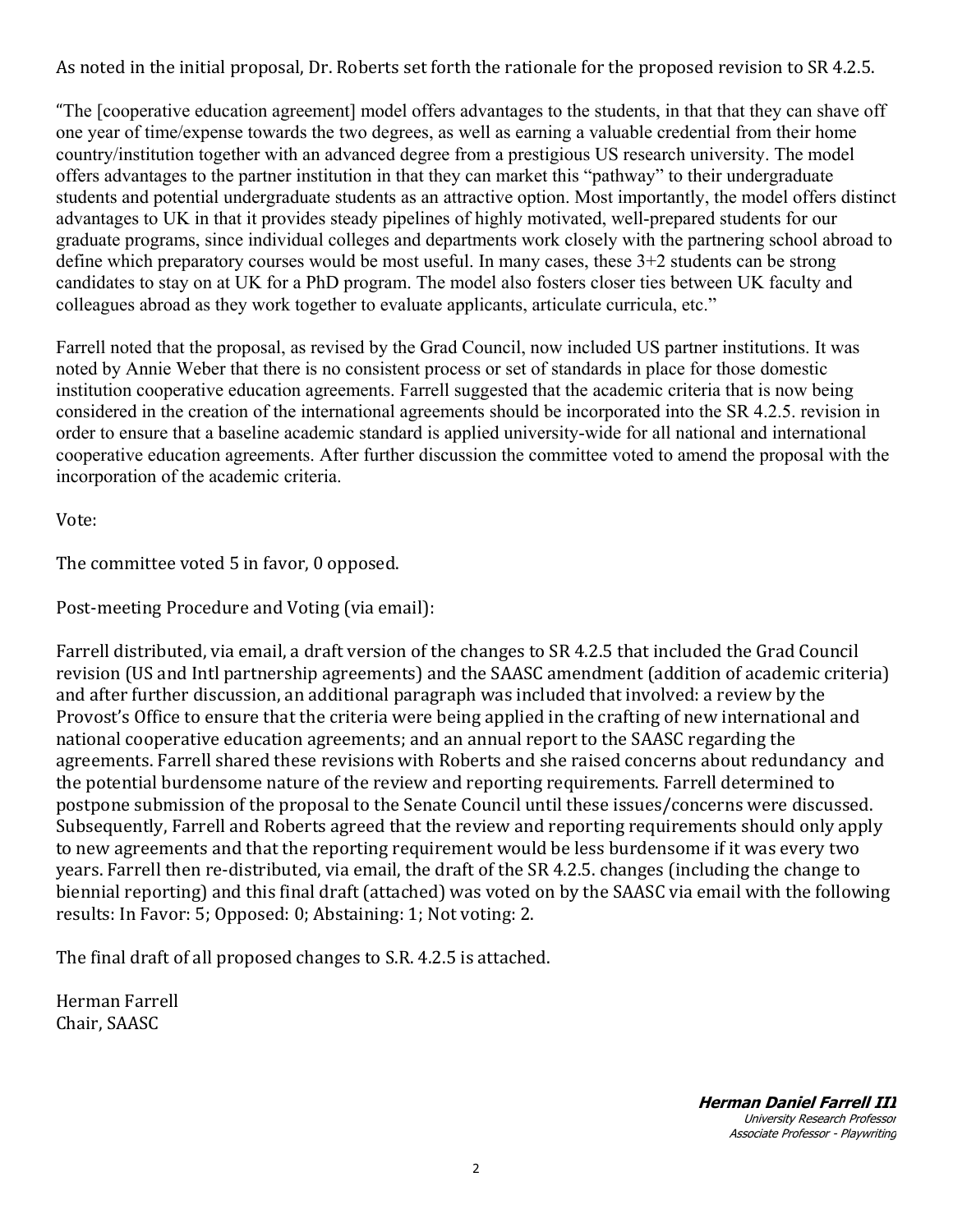#### **4.2.5 GRADUATE SCHOOL**

Students seeking applying for admission to the University of Kentucky Graduate School must hold a baccalaureate degree from a fully accredited institution of higher learning.

However, in the case of students applying for admission to the Graduate School under the auspices of an approved, currently in-force cooperative education agreement with a US or international partner institution, the requirement of having a completed baccalaureate degree may be temporarily waived. Such cooperative education agreements shall consider the following criteria regarding the potential benefit for UK and the US or international partner institution: congruence with the academic, research, service priorities, and plans of the University of Kentucky as well as the Department and College proposing the agreement; congruence with the University of Kentucky's mission; anticipated benefits to students, faculty members, the University of Kentucky, and university stakeholders; evidence of institutional quality including, for example, reputation, international/national ranking, and accreditation status.

The Provost's Office must shall ensure that approval procedures for cooperative education agreements are created, maintained, and published in accordance with the considerations listed above. Each year Biennially, a representative from the Provost's Office shall prepare a report to the Senate Admissions and Academic Standards Committee (SAASC) on new cooperative education agreements and how they are in compliance with the criteria identified in this section of the Senate Rules.

All applicants for admission to a graduate degree program must have an undergraduate grade point standing of at least 2.75, and a graduate grade point standing (if applicable) of at least 3.0 on a basis of 4.0. Furthermore, all applicants must submit scores on the verbal, quantitative and analytical portions of the aptitude section of the Graduate Record Examination (GRE). This rule may be waived in individual cases upon recommendation of the Director of Graduate Studies in the individual department or program. However, in cases where waivers are granted, the GRE scores must be submitted before the end of the first semester of graduate study. The advanced portion of the GRE may be required by individual programs. A student with a grade point average of less than 2.75, or a graduate of a non-accredited institution, may be admitted or provisionally admitted, only after the (GRE) and other evidence acceptable to the program and the Dean of the Graduate School is submitted indicating that the student is capable of doing satisfactory graduate work. Individual programs may establish higher requirements. [US: 10/12/98]

A graduate program faculty may petition the Graduate Council to allow its applicants to substitute another standardized exam for the GRE. A graduate program faculty may also petition the Graduate Council to exempt all of its applicants from the requirement to submit GRE scores; for such a petition to be successful, the program must show that the GRE is not useful in its admissions process. Either type of petition must be transmitted by the Dean of the College in which the program resides to the Graduate Council. The Graduate School will continue to require GRE scores for all Graduate School fellowship applications.

| Weber, Annie 10/19/2018 9:38 AM     |
|-------------------------------------|
| Formatted: Highlight                |
| Herman Farrell 10/23/2018 4:37 PM   |
| Formatted: Strikethrough, Highlight |
| Weber, Annie 10/19/2018 9:38 AM     |
| Formatted: Highlight                |
| Weber, Annie 10/19/2018 9:38 AM     |
| Formatted: Highlight                |
| Herman Farrell 10/23/2018 4:35 PM   |
| Formatted: Strikethrough, Highlight |
| Weber, Annie 10/19/2018 9:38 AM     |
| Formatted: Highlight                |
| Herman Farrell 10/23/2018 4:35 PM   |
| Deleted:                            |
| Weber, Annie 10/19/2018 9:38 AM     |
| Formatted: Highlight                |
| Weber, Annie 10/19/2018 9:38 AM     |
| Formatted: Highlight                |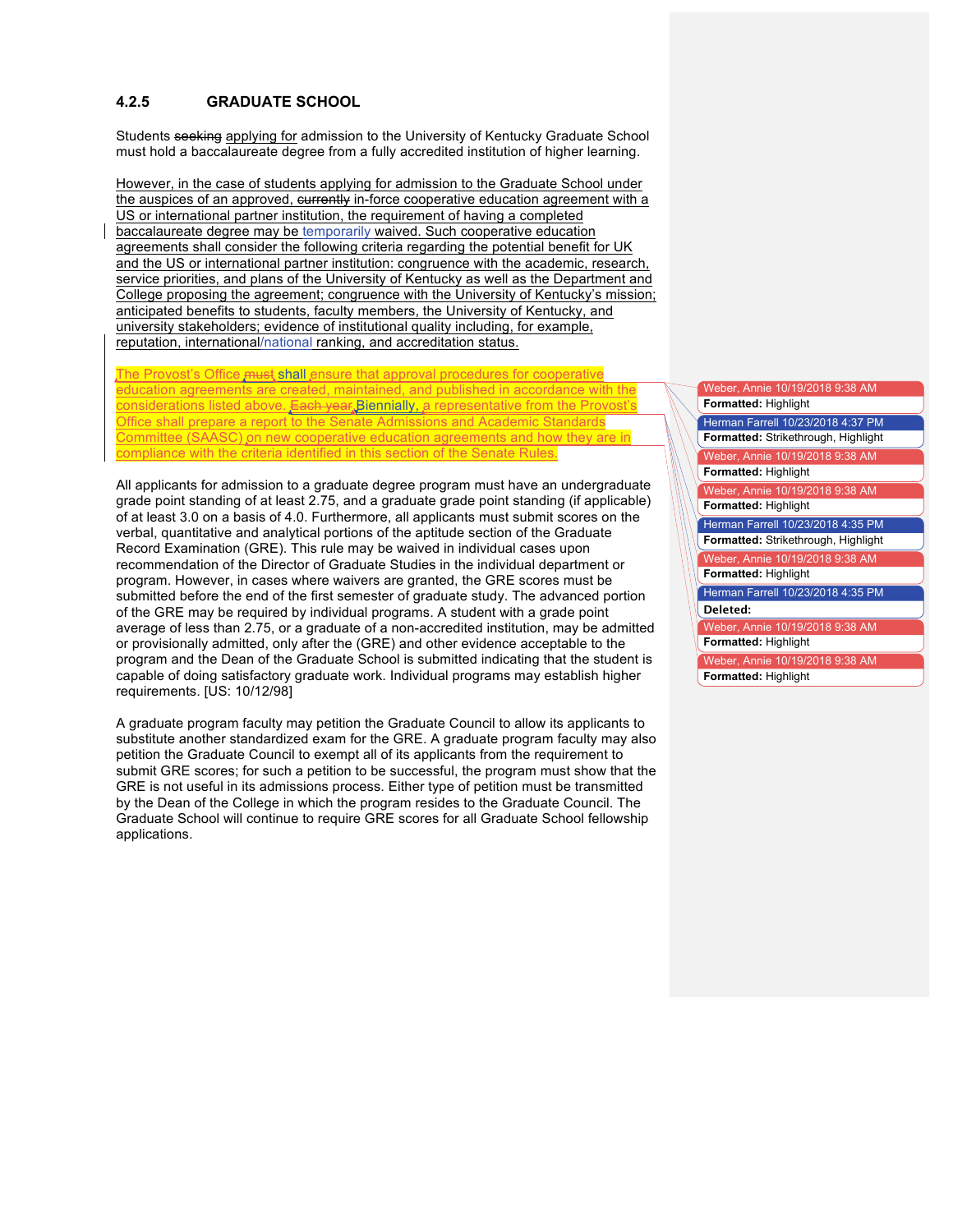

International Center

September 11<sup>th</sup>, 2018

Dear Sheila.

The UK International Center has been working with the Graduate School and various deans (notably, Public Health, Engineering, Gatton, A&S, thus far) to develop and implement a new cooperative education model with key partner universities abroad. This model, which most of our peer institutions currently have in place, involves high-achieving students completing three years of coursework towards their bachelor's degrees at an overseas partner institution and then coming the UK for two years of graduate study. During their first year of graduate study at UK, they typically are simultaneously completing any outstanding requirements for their bachelor's degree from the partner institution. In many higher education systems abroad, the majority of coursework is completed in three years, with the fourth year being dedicated to senior thesis research or other capstone experiences, and so this model can enable students to finish up their bachelor's degree while also being enrolled as full-time master's degree students here at UK. 

Students who successfully complete these so-called "3+2" or "3+1+1" programs end up with a bachelor's degree from the partner institution and a UK master's degree. The model offers advantages to the students, in that that they can shave off one year of time/expense towards the two degrees, as well as earning a valuable credential from their home country/institution together with an advanced degree from a prestigious US research university. The model offers advantages to the partner institution in that they can market this "pathway" to their undergraduate students and potential undergraduate students as an attractive option. Most importantly, the model offers distinct advantages to UK in that it provides steady pipelines of highly motivated, well-prepared students for our graduate programs, since individual colleges and departments work closely with the partnering school abroad to define which preparatory courses would be most useful. In many cases, these  $3+2$  students can be strong candidates to stay on at UK for a PhD program. The model also fosters closer ties between UK faculty and colleagues abroad as they work together to evaluate applicants, articulate curricula, etc.

As you know, the University Senate Rules (4.2.5, in particular) currently stipulate that "students seeking admission to the University of Kentucky must hold a baccalaureate degree from a fully accredited institution of higher learning." Students coming to UK under the cooperative education model described above would be admitted to UK graduate programs before completing their baccalaureate degrees, and then would be required to see blue.

> Room 117 Bradley Hall | Lexington, KY 40506 | P: 859-257-4611 | F: 859-323-1026 | www.uky.edu/international An Equal Opportunity University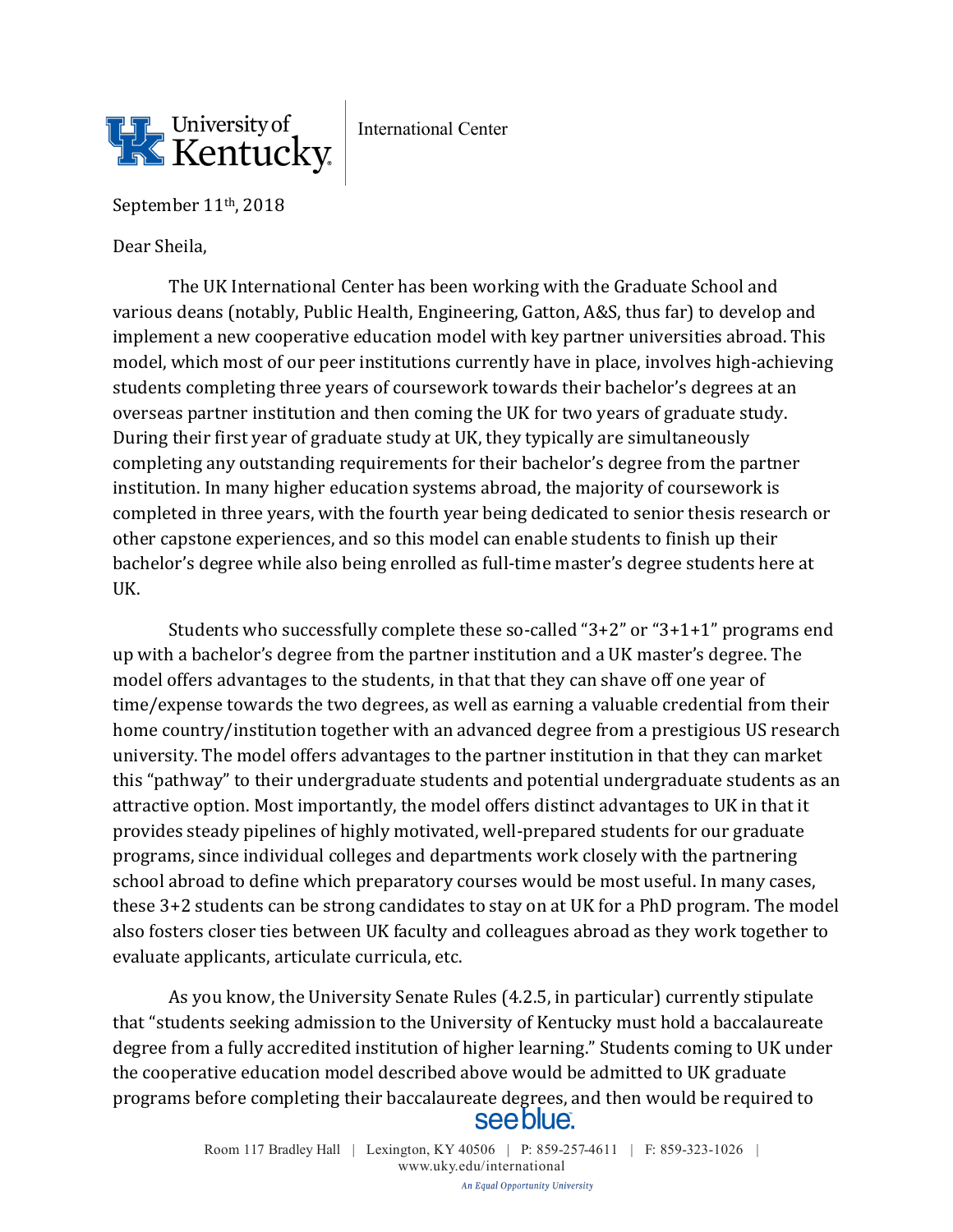certify completion of their baccalaureate degrees prior to the start of their second year of graduate studies here. There is some precedence for this, in the University Scholars Programs (USPs) currently in effect. However, one significant difference between this proposed model and the USP model is that there will be no reduction in the number of graduate credits required for the UK degree and no recognition of credits earned at the partner institution towards the UK degree. In fact, participating students will be subject to all of the standard admissions and degree requirements as established by the Graduate School and by the individual colleges/departments administering the degrees. The only difference will be in the timing of certification of the baccalaureate degree. Currently, the Graduate School requires students to certify the baccalaureate prior to registering for their second semester of graduate study at UK; we are asking that students in these programs, particularly, be required to certify completion of the baccalaureate degree prior to starting their second year of graduate study at UK.

After consulting with the Graduate School, UK Legal Counsel, College Deans, and Senate Chairperson Dr. Jennifer Bird-Pollan, UK International Center would like to propose a minor revision the admissions policy stipulated in Senate Rule 4.2.5 "Graduate School" in order to allow adoption of this cooperative education model. Specifically, we propose the following revision (in bold type below) for consideration by the University Senate:

#### 4.2.5 Graduate School:

Students seeking admission to the University of Kentucky Graduate School must hold a baccalaureate degree from a fully accredited institution of higher learning. *However, in the case of students applying for admission to the Graduate School under the auspices of an approved, currently in-force cooperative education agreement with a non-U.S. partner institution, the requirement of having a completed baccalaureate degree may be waived.* All applicants for admission to a graduate degree program must have an undergraduate grade point standing of at least 2.75, and a graduate grade point standing (if applicable) of at least 3.0 on a basis of 4.0. Furthermore, all applicants must submit scores on the verbal, quantitative and analytical portions of the aptitude section of the Graduate Record Examination (GRE). This rule may be waived in individual cases upon recommendation of the Director of Graduate Studies in the individual department or program. However, in cases where waivers are granted, the GRE scores must be submitted before the end of the first semester of graduate study. The advanced portion of the GRE may be required by individual programs. A student with a grade point average of less than 2.75, or a graduate of a non-accredited institution, may be admitted or provisionally admitted, only after the (GRE) and other evidence acceptable to the program and the Dean of the Graduate School is submitted indicating that the student is capable of doing satisfactory graduate work. Individual programs may establish higher requirements. [US: 10/12/98]

# see blue.

Room 117 Bradley Hall | Lexington, KY 40506 | P: 859-257-4611 | F: 859-323-1026 | www.uky.edu/international An Equal Opportunity University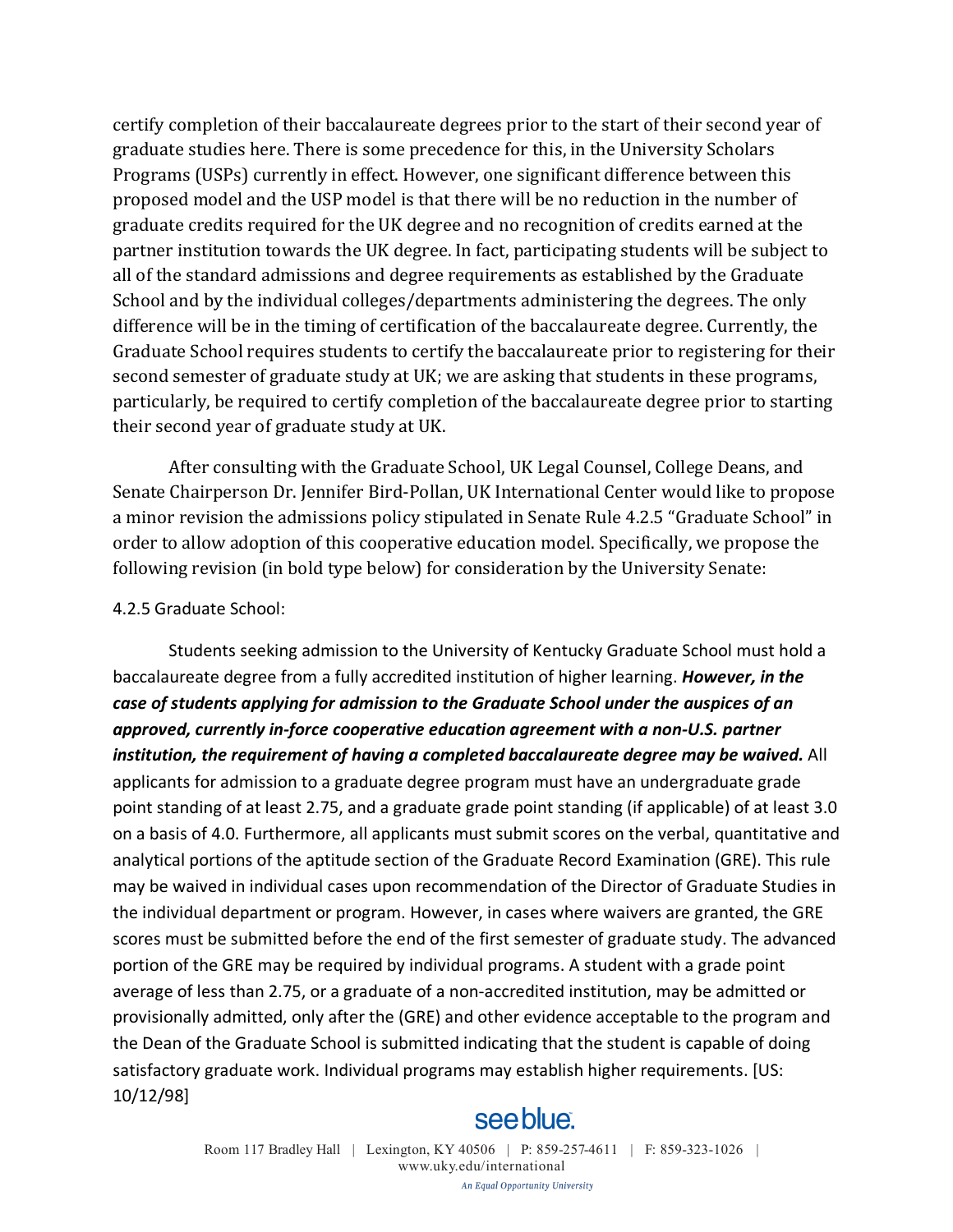This proposed rule revision and the cooperative education model it enables have the express support of Deans of A&S, Engineering, Public Health, and the Graduate School, among others. Should the revision be approved, Dean Brian Jackson will work to revise the Graduate School Bulletin to stipulate specific implementation processes and timelines for certification of the earned baccalaureate and any other relevant details.

Thank you for your consideration and the consideration of the University Senate for this proposed revision. Please let me now if you have any questions at all.

Yours sincerely,

 $\pi$  =  $\mu\sigma$ 

Susan M. Roberts Associate Provost for Internationalization Professor of Geography



Room 117 Bradley Hall | Lexington, KY 40506 | P: 859-257-4611 | F: 859-323-1026 | www.uky.edu/international

An Equal Opportunity University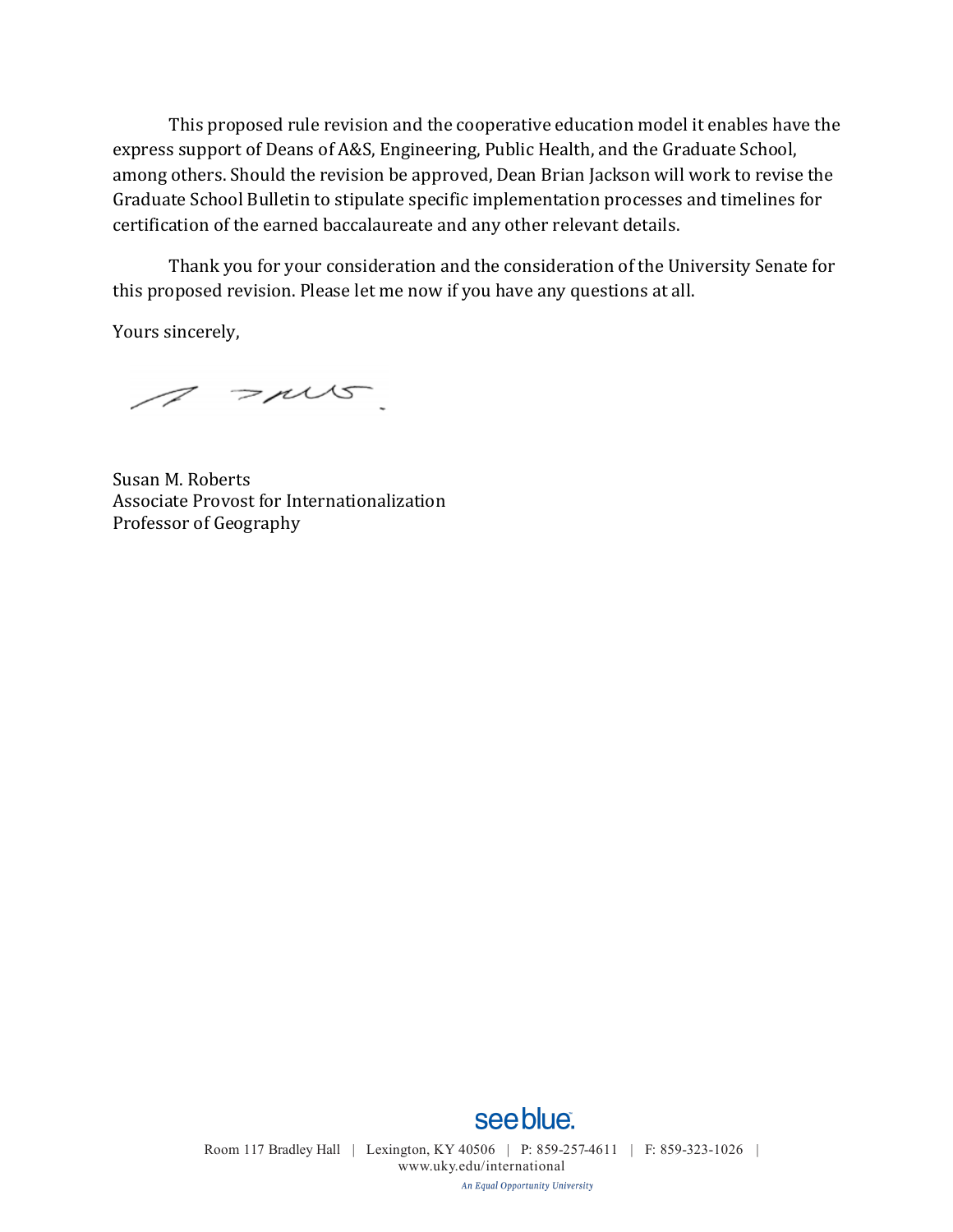## Kornbluh, Mark

| Fri 8/31, 10:46 AM Dear Sue,

Thank you so much for your hard work in resolving this. A&S is fully supportive of this proposal. As you know, we have been working to develop 3+2 programs with international universities, particularly in China, and especially in our sciences. In many countries, most of the course work for a major is largely finished in three years, with a fourth year devoted to a thesis. These students are ready to take Masters level classes after three years. For our science departments, this will provide an important revenue stream that will help to subsidize our graduate programs in general. This is part of our strategy under 'Our Path forward.'

In the past, such programs have been often called 3+1+1, with the students coming to the US as nondegree students for the first year and then enrolling in the master's program after the international university grants the BS. Changes in immigration laws and enforcement make it much more difficult to recruit students for a 3+1+1. Your proposal is an excellent solution for this problem.

Thank you,

**Mark** 

Mark Lawrence Kornbluh | Dean College of Arts and Sciences Professor of History | 202 Patterson Office Tower | Lexington, KY 40506 p: 859.257.1375 | f: 859.323.1073 | [www.as.uky.edu](https://na01.safelinks.protection.outlook.com/?url=http%3A%2F%2Fwww.as.uky.edu&data=02%7C01%7C%7Ce924cf20658a470dc61a08d60f50962f%7C2b30530b69b64457b818481cb53d42ae%7C0%7C0%7C636713236111778057&sdata=aTQ3EJPyfDLJJwMn0BxRdnCnIFswBf3%2FT2mg%2FXX2TxI%3D&reserved=0)

Arnett, Donna

Fri 8/31, 5:29 PM Roberts, Susan Inbox Dear Dr. Roberts,

I am in full support of the proposal to adjust University Senate Rule 4.2.5 regarding admission of students who have not yet completed bachelor's degrees to master's degree programs at the University of Kentucky. The College of Public Health shares the growing interest in "3+2" programs—courses of study that entail students beginning their undergraduate degrees at institutions outside the United States, then coming to UK in their final undergraduate year to complete their undergraduate degrees and begin studies for a master's degree.

The College of Public Health is currently home to two master's degree programs—the Master of Public Health and the Master of Health Administration. Allowing highly-qualified international students to enter UK via 3+2 programs would strengthen overall recruitment for the University, and potentially for our College.